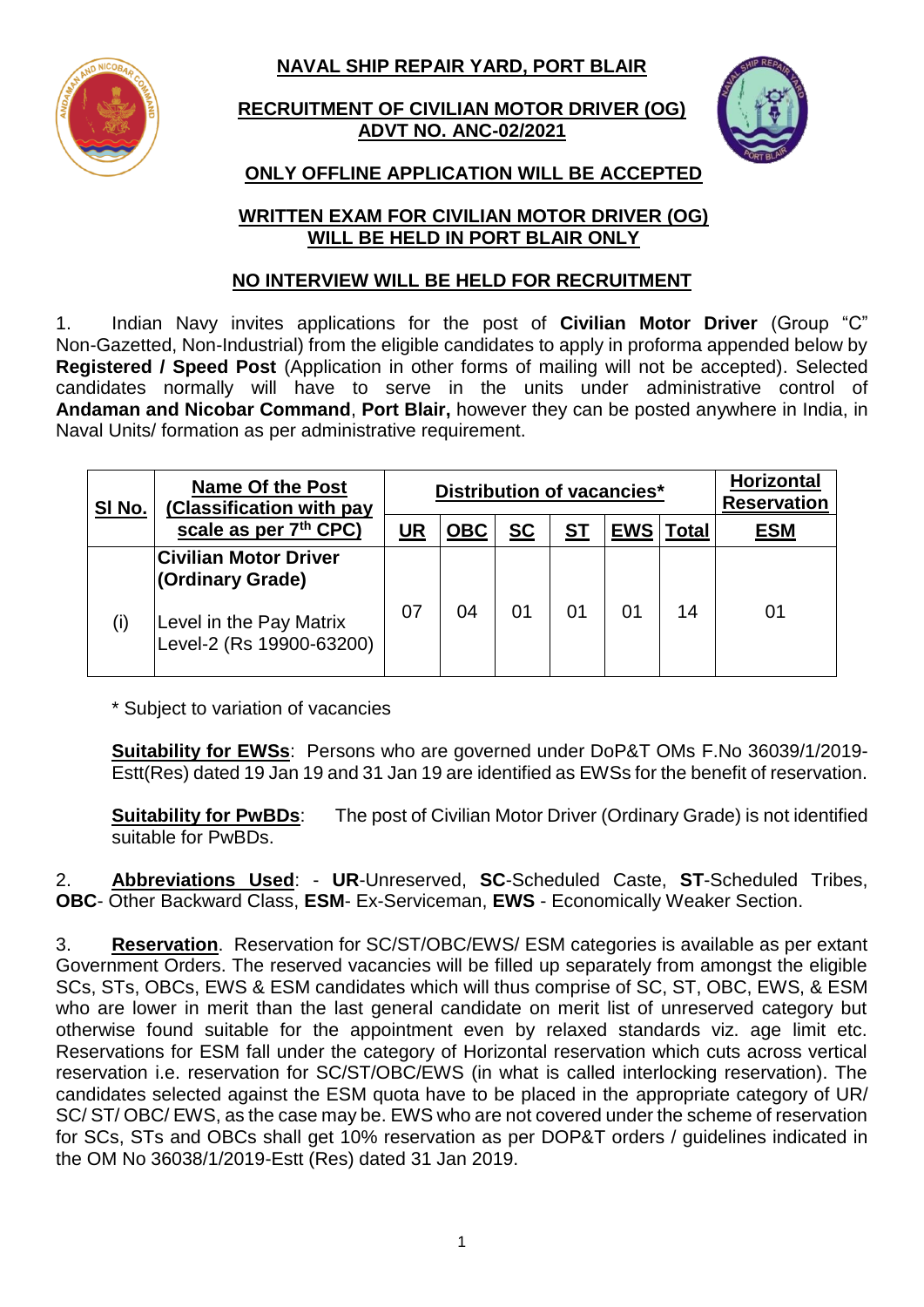## 4. **Age & Essential Qualification**.

| <b>SI</b><br><b>No</b> | <b>Name of the Post</b><br>(refer para 1)        | Age                        | <b>Essential Qualifications</b>                                                                                                                                                                                                                                                                                         |
|------------------------|--------------------------------------------------|----------------------------|-------------------------------------------------------------------------------------------------------------------------------------------------------------------------------------------------------------------------------------------------------------------------------------------------------------------------|
| (a)                    | <b>Civilian Motor Driver</b><br>(Ordinary Grade) | Between 18<br>and 25 years | <b>Essential</b><br>Matriculation from a recognized Board<br>(a)<br>or Institution and knowledge of first line<br>maintenance.<br>Must possess a Driving License for<br>Heavy Vehicles and Motor Cycles.<br>One Year practical experience<br>$\left( c\right)$<br>$\mathsf{In}$<br>Heavy Motor Vehicles (HMVs) driving. |

**Note**: The Qualifications(s) regarding experience is/are relaxable at the discretion of Competent Authority in the case of candidates belonging to the Scheduled Caste/ Scheduled Tribes, if at any stage of selection the Competent Authority is of the opinion that sufficient numbers of candidates from these communities possessing the requisite experience are not likely to be available, to fill up the vacancies reserved for them.

5. **Job Profile**: - Indicative duties and responsibilities of Civilian Motor Driver (OG) are listed as follows:-

(a) Carry out driving duties of Heavy Motor Vehicles as per Office requirement

(b) Be thoroughly aware about rules of the road, highway codes, road signs and other aspect of road safety and maintenance.

**Note**. The above list of duties is only illustrative and not exhaustive Section/ Department of the Indian Navy may add in the list, duties ordinarily performed by personnel at this level.

## 6. **Age Relaxation and Crucial Dates:-**

|       | <b>Ser Category</b> | Age Relaxation permissible beyond the upper age limit |
|-------|---------------------|-------------------------------------------------------|
|       | SC/ST               | 05 Years.                                             |
|       | DВC                 | 03 Years.                                             |
| (iii) | <b>ESM</b>          | Period of Military service plus 03 years.             |

(a) **Age Relaxation** is applicable as per Government orders on the subject:-

**Note**. Age relaxation for Departmental candidates, persons domiciled in J&K etc., will be as per extant rules issued by the Govt. of India from time to time.

(b) **Crucial Date for determining the Age**. (i) The crucial date for determining the age limit will be the **closing date** for receipt of Applications from candidates in India i.e. **50 days** from the date of publication of advertisement in Employment News (and not the closing date prescribed for those in Assam, Meghalaya, Arunachal Pradesh, Mizoram, Manipur, Nagaland, Tripura, Sikkim, Ladakh Division of Jammu and Kashmir State, Lahaul and Spiti District and Pangi sub-division of Chamba District of Himachal Pradesh, Lakshadweep). The additional period for submission of Application for candidates from regions mentioned as above shall not reckon to determine their age. Only Matriculation/ SSC/ Birth Certificate issued by concerned Education Board/Competent Authority will be considered as proof of Date of Birth.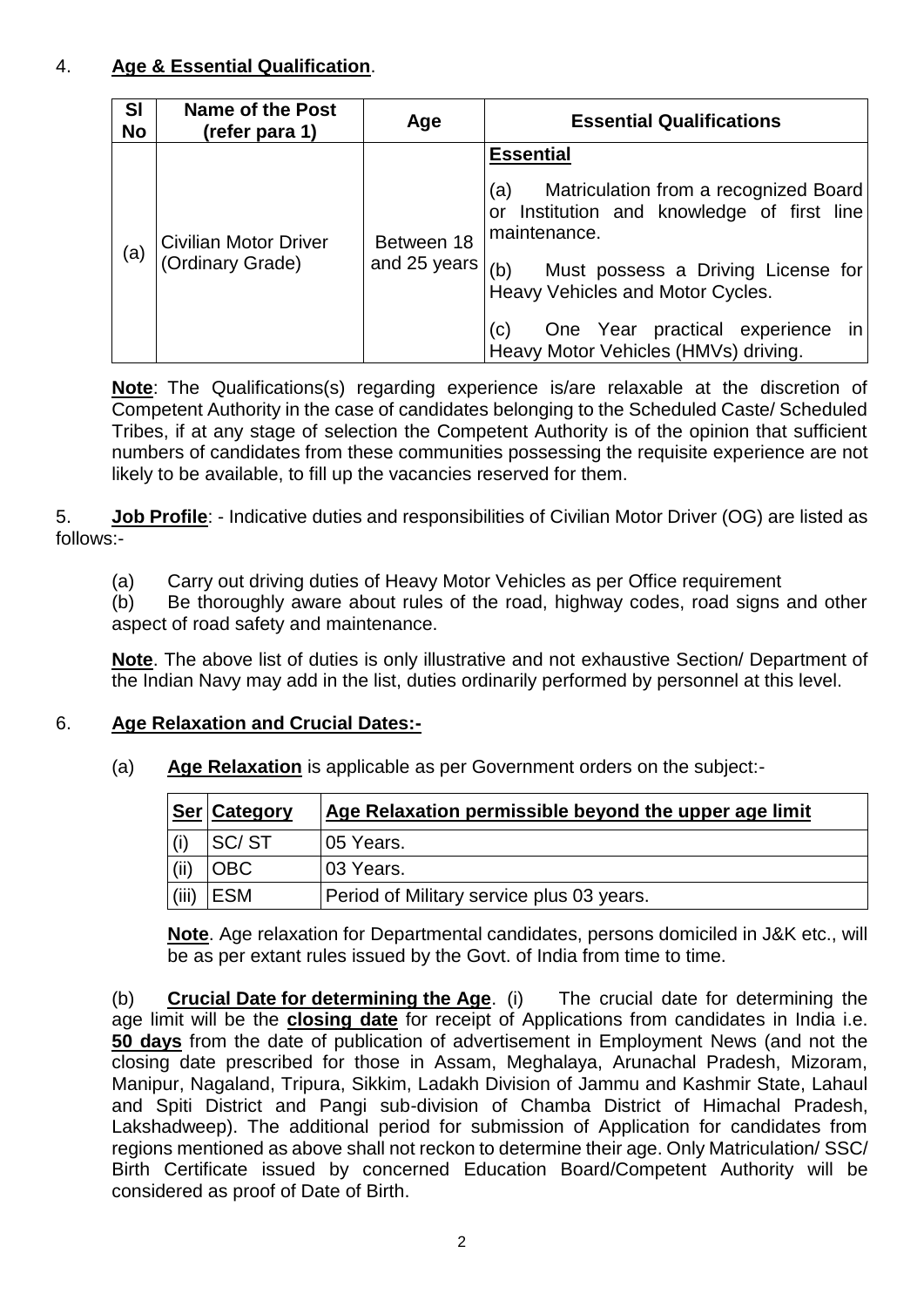## **7. Mode of Selection:**

(a) **Shortlisting of Applications**. Where the number of application received is too large (for posts with Matriculation as Educational qualification) in proportion to the vacancies and it is not convenient Administratively for the Department to call all the candidates for the written test, Indian Navy at its discretion, may restrict the number of eligible candidates, whose applications are registered, by short listing as per merit up to the ratio of 1:25 to the number of vacancies based on the marks obtained in the minimum requisite educational qualification for this recruitment/post i.e. **Matriculation** or equivalent from a recognized Board. Merely fulfilling the basic selection criteria does not automatically entitle a person/applicant to be called for the written test.

(b) **Scheme of Written Examination**. All Shortlisted/eligible candidates will have to appear in written examination consisting of objective type questions based on the Essential qualifications, as mentioned at para 5 above. The question paper will be bilingual in both English & Hindi (except for General English) covering aspects as below: -

| Part | <b>Subject</b>                                | <b>Maximum Marks</b> |
|------|-----------------------------------------------|----------------------|
|      | General Intelligence/ Awareness and Reasoning | 30                   |
| (ii) | <b>General English</b>                        | 10                   |
| ΄iii | <b>Numerical Aptitude</b>                     |                      |
| (iv) | Awareness in relevant field                   | 40                   |
|      | Total                                         | 100                  |

## (c) **Indicative Syllabus for Examination**.

(i) **General Intelligence/ Awareness and Reasoning**. It would include questions of both verbal and non-verbal type. The test will include questions on analogies, similarities and differences, space visualization, problems solving, analysis, judgment, decision making, visual memory, discriminating observation, relation concepts, verbal and figure classification, arithmetical number series, non-verbal series etc. The test will also include question design to test the candidate abilities to deal with abstract ideas and symbols and their relationship, arithmetical computation and other analytical functions. The test will also include questions relating to India and its neighboring countries especially pertaining to Sports, history, culture, geography, and economics seen, general policy including Indian constitution and scientific research etc. These questions will be such that they do not required special study of any discipline.

(ii) **English Language**. In addition to the testing of candidates understanding of English language, its vocabulary, grammar, sentence structure, synonyms, antonyms and its correct usage etc. His/her writing ability would also be tested.

(iii) **Numerical Aptitude**. This paper will include question on problems relating to number systems, computations of whole number, decimal and fractions and relationship between numbers, fundamental arithmetical operations, percentages, ratio and proportion, average, interest, profit and loss, discount, time and distance, ratio and time, time and work etc.

(iv) **Awareness in relevant field**. The test will include questions relating to trade/ posts as per the essential qualification specified at para 4 above.

(d) **Resolution of Tie**. In case one or more than one candidate secures equal aggregate marks, tie will be resolved by applying following methods, one after another, till the tie is resolved: -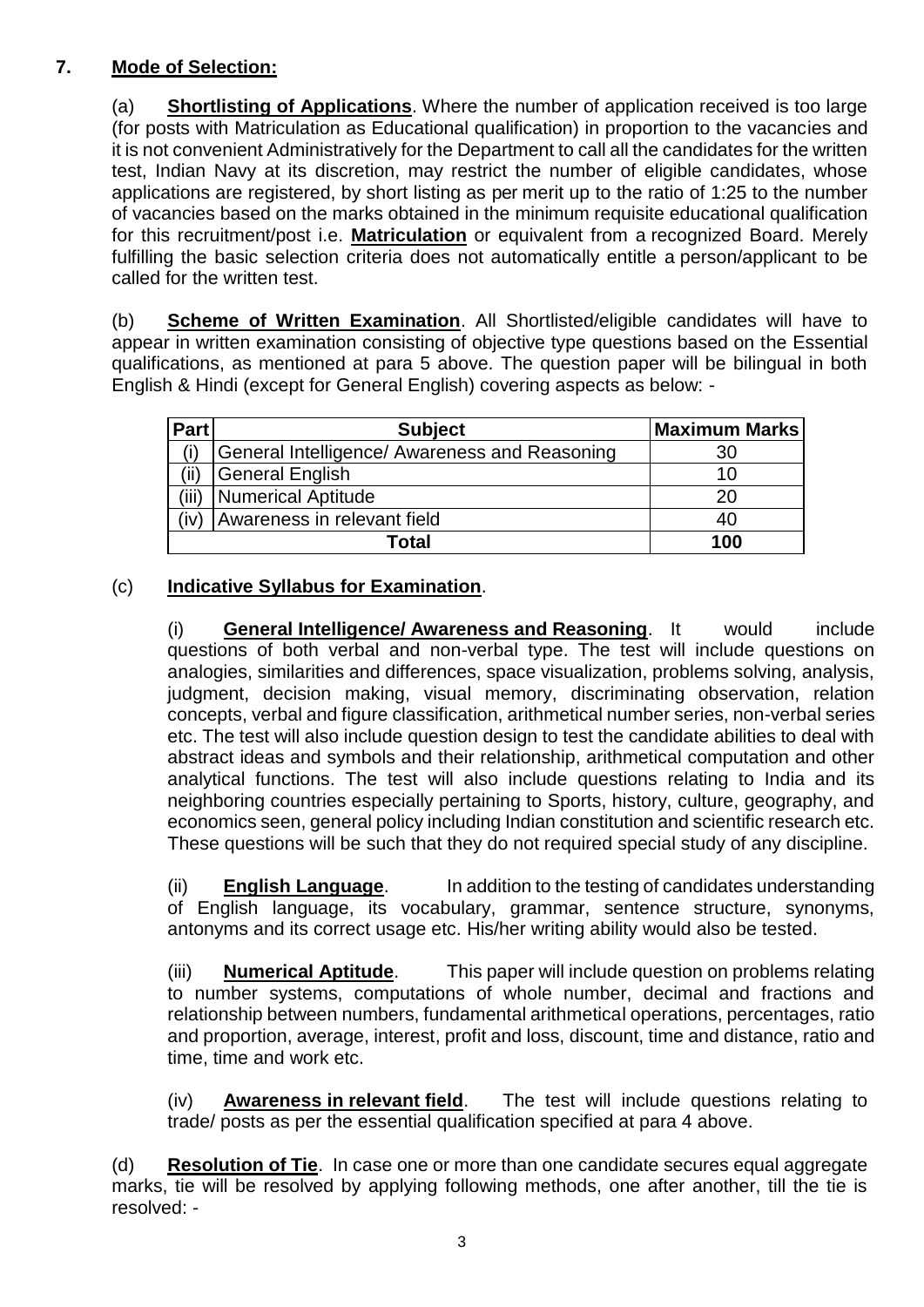(i) Marks scored in Written examination to be considered as first step/criteria to draw a list.

(ii) Date of Birth is to be considered to arrive at the merit list, the older the candidate will prevail as the higher selected candidate in merit.

(iii) Alphabetical order in which the first names of the candidates appear.

(e) **Examination Centre**. Written examination for Civilian Motor Driver (OG) will be conducted in **Port Blair only**.

(f) **Date of Examination**. Exact date, time and venue of examination will be communicated on the Admit card issued to the shortlisted candidates by Registered Speed Post. Admit Cards can also be downloaded from the website [www.andaman.gov.in](http://www.andaman.gov.in/) and [www.indiannavy.nic.in.](http://www.indiannavy.nic.in/) The website may also be referred from time to time for any further instructions/ amendments.

(g) **Provisional Appointment Letter**. The appointment of provisionally selected candidates will be strictly based on the merit position in the written examination only. Subject to satisfaction of document verification, medical examination and other requirement as specified by the Government of India and Appointing Authority.

(h) **Document Verification**. All provisionally selected candidates are required to come for document verification. All documents pertaining of age, education, identity, address, category, caste validity, experience certificate etc. will be scrutinizes and verified prior to provisional appointment as per extant DoP&T policy. Date and venue for document verification will be intimated to the provisionally selected candidates through letter which will be sent to the respective address of the candidates by post or through Registered e-mail IDs.

#### **8 Opening and Closing Date / Time for Application:-**

| <b>Opening date</b>                                                                                                                                                                                                                                                                                                                                                                                                               | <b>From the date of Notification published in</b><br><b>Employment News.</b>                              |
|-----------------------------------------------------------------------------------------------------------------------------------------------------------------------------------------------------------------------------------------------------------------------------------------------------------------------------------------------------------------------------------------------------------------------------------|-----------------------------------------------------------------------------------------------------------|
| Closing date/ time *                                                                                                                                                                                                                                                                                                                                                                                                              | 50 days from the date of publication of<br>advertisement in Employment News<br>Cut off $Time - 1700$ hrs. |
| Last date of application filling (closing date) for the<br>candidates residing in Assam, Meghalaya, Arunachal<br>Pradesh, Mizoram, Manipur, Nagaland, Tripura, 60 days from the date of publication in<br>Sikkim, Ladakh Division of Jammu and Kashmir Employment News.<br>State, Lahaul and Spiti District and Pangi sub- $\vert$ Cut off time - 1700 hrs.<br>division of Chamba District of Himachal Pradesh,<br>Lakshadweep ** |                                                                                                           |

**Illustration.** If the advertisement is published in Employment News on **01 Aug 21**, then the opening date will be on **01 Aug 2021** and the closing date/time will be on **19 Sep 2021** / **1700 hrs** (\*) and **29 Sep 2021** /**1700 hrs** (\*\*).

**9. Place of Posting / Duty Station:-** The selected candidates would be required to serve in various unit/ sub-units/ departments under the jurisdiction of the Headquarters, Andaman & Nicobar Command. Since all the units are locally controlled by the Headquarters, Andaman & Nicobar Command, posting at stations other than Port Blair or units under HQANC, however, will be only as per administrative requirement.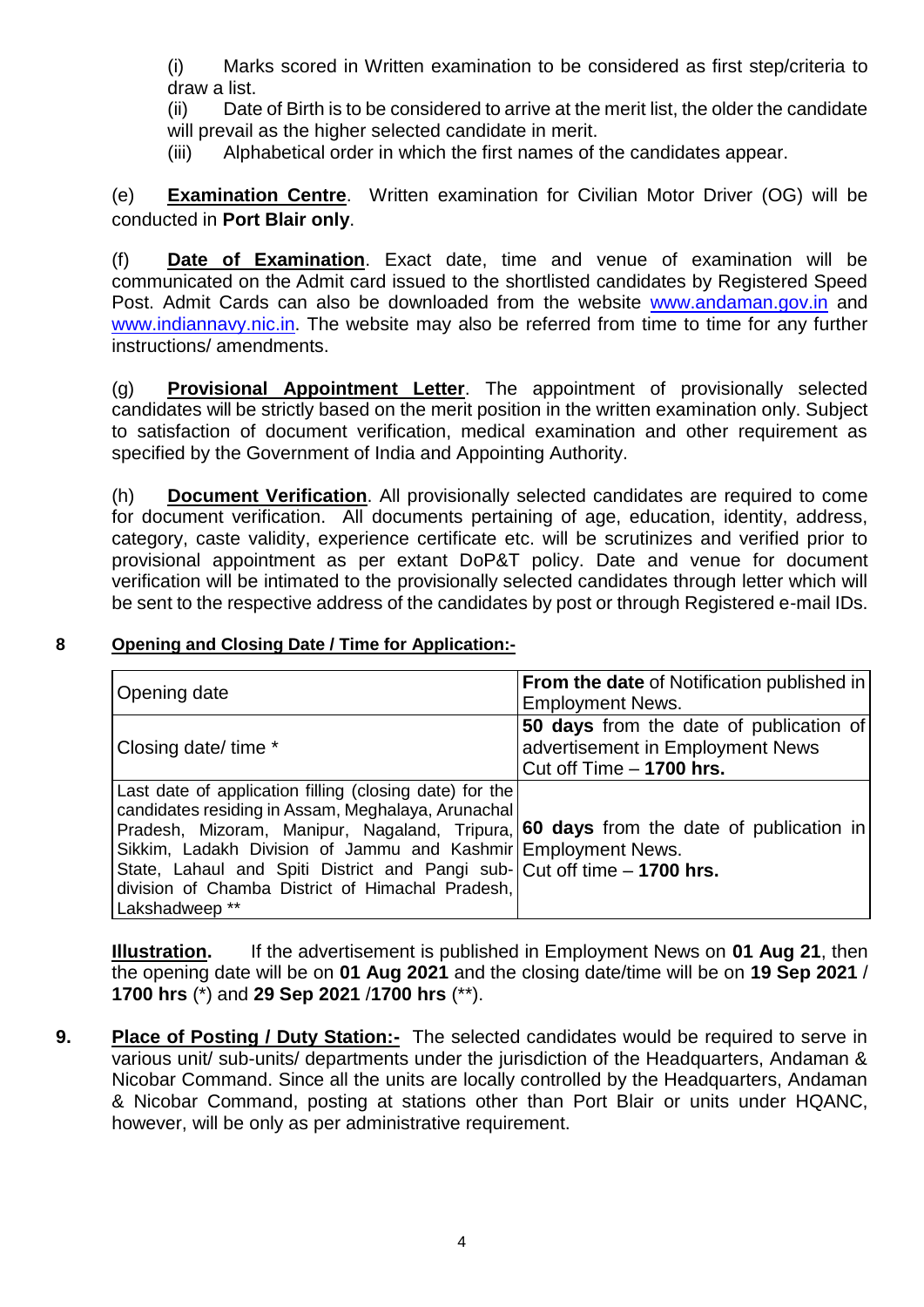**10. How to Apply and whom to address:-** The Application should be on plain paper (A4 size) (good quality paper should be used) either neatly hand written or typed as per the prescribed Format, affixed with latest passport size colour photograph duly attested by self. The envelope must be clearly super-scribed on the top as "**APPLICATION FOR THE POST OF `CIVILIAN MOTOR DRIVER (ORDINARY GRADE)' and CATEGORY (i.e. SC/ST/OBC/UR/ESM/EWS)** and sent by Registered Post/ Registered Speed Post) to **"THE COMMODORE SUPERINTENDENT (FOR Oi/C RECRUITMENT CELL), NAVAL SHIP REPAIR YARD (PBR), POST BOX NO. 705, HADDO, PORT BLAIR – 744 102, SOUTH ANDAMAN, ANDAMAN & NICOBAR ISLANDS"** alongwith the following:-

(a) Two additional Passport size photographs in Blue Background without any spectacle covering / obstructing the face and eyes (should be stapled in application form) and self-attested on the reverse side of the photograph. The photograph should match with the photograph pasted in the application form.

(b) Self-attested copy of all the certificates of relevant educational qualifications and self-attested copies of higher qualification, if any.

(c) Self attested copy of proof of date of birth  $(10<sup>th</sup>$  certificate or Birth Certificate). Only Matriculation / SSC / Birth Certificate issued by the concerned Education Board / Competent Authority will be considered as proof of Date of Birth.

(d) The OBC/SC/ST candidates also enclose latest copy of Caste Certificate duly self-attested for claiming age / other relaxation and produce original Certificate on demand.

(e) A copy of candidate's testimonial in support of candidate's experience / proficiency in case the candidate is applying against a post requiring experience / proficiency.

(f) A copy of Certificate duly indicating the proof of Ex-Serviceman issued by the Competent Authority with application and produce original on demand.

(g) The benefit of reservation under EWS can be availed upon production of an Income and Asset Certificate by a Competent Authority as per the format promulgated vide DoP&T OM FNo 36039/2019-Estt(Res) dated 31 Jan 2019 while submitting the applications.

(h) The Government Servants are to enclosed self-attested copy of No Objection Certificate from the Employer with the application and produce original on demand.

(j) The format of relevant certificates is available at naval website [www.indiannavy.nic.in](http://www.indiannavy.nic.in/) at Personnel>Civilian page.

(k) A Self-addressed envelope of size 23x13 with postage stamp of Rs 45/- affixed on it.

(l) All Armed Forces personnel applying for the post should forward undertaking as per DoP&T OM 36034/2/91-Estt (SCT) dated 03 Apr 1991 to avail age relaxation.

## 11. **General Instructions / Conditions:**

(a) The applicant must possess the required criteria and educational qualification as mentioned in the Advertisement. Similarly candidates who have passed from a recognized Board / Institution which has **`Grade Point'** system need to get their grade point converted into percentage of marks by appropriate authority before applying.

(b) If the candidates commit any mistake in filing the application form, no change will be allowed.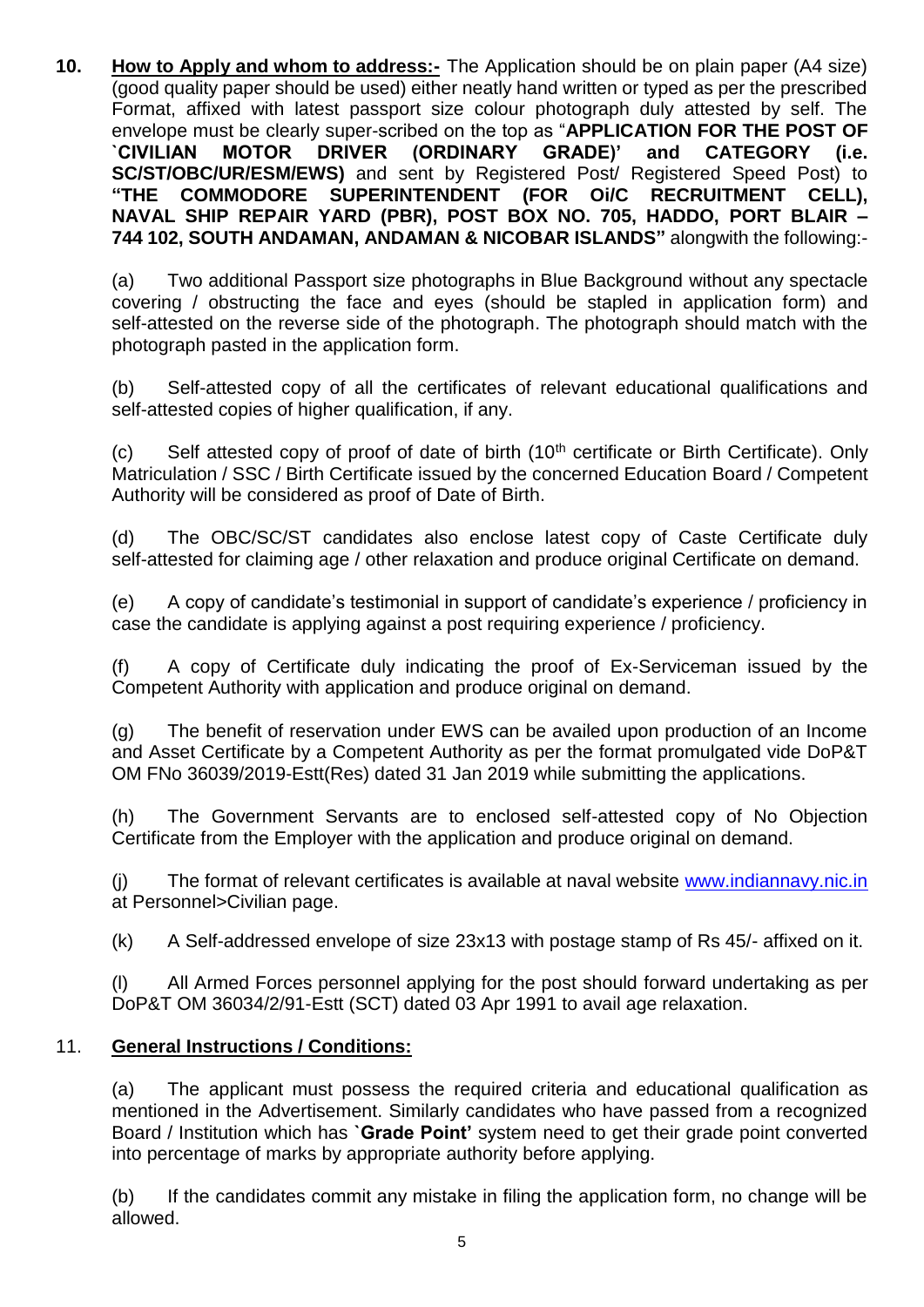(c) The applicants must ensure that while filling their application form, they are providing their valid and active e-mail IDs and mobile number as Indian Navy may use either mode of communication for contacting them at different stages of recruitment process. Indian Navy will not be responsible for non-receipt of e-mail/SMS. No change in mobile number and e-mail ids will be entertained after submission of application form.

(d) Candidates should not submit multiple applications for the same post.

(e) Only Indian nationals can apply for the above post.

(f) The applicant should ensure that he/she fulfils the eligibility and other norms mentioned in the advertisement. Particulars furnished in the application form should be correct in all respect. If any false or incorrect information furnished by the applicant is detected at any stage, his/her candidature will be cancelled without prejudice to take legal action against him / her.

(g) The eligibility with respect of age, educational qualification, experience acquired post essential Qualification etc., will be determined as on the crucial date (ie date of closing of Application)

(h) No relaxation in age limit will be provided unless the category is filled appropriately at the relevant column in the application form.

(j) Applicants are requested to check www.andaman.gov.in and [www.indiannavy.nic.in](http://www.indiannavy.nic.in/) websites regularly till completion of recruitment for updates/ corrigendum and any further instructions.

(k) The SC/ST applicants should be in possession of a latest copy of caste certificate for claiming age/ other relaxation and reservation and produce original certificate on demand.

(l) In case of OBCs, the applicant is required to produce, on demand, a caste certificate (valid for three financial years), specifying that the applicant doesn't belong to "Creamy layer". The certificate should be as per format contained in GoI, DoP&T OM 36036/2/2013-Estt. (Res) dated 30 May 2014 and 36033/1/2013-Estt (Res) dated 27 May 2013.

(m) In case, the applicants working in central/ state government etc. fails to produce the NOC when demanded, his/ her candidature will not be considered.

(n) As per Ministry of Human Resource Development Notification No. F.6-1/2013-DL dated 27 Aug 2018 published in Gazette of India dated 01 Sep 2018, all the degrees awarded through Open and Distance Learning mode of education by the Universities established by an Act of Parliament or State Legislature, Institutions Deemed to be Universities under Section 3 of the University Grants Commission Act, 1956 and Institutions of National Importance declared under an Act of Parliament stand automatically recognized for the purpose of employment to posts and services under the Central Government, provided they have been approved by the University Grants Commission and wherever necessary by All India Council for Technical Education for the programmes for which it is the regulatory authority.

(p) The vacancies shown above are provisional and may vary the vacancies may be reduced / increased or even made nil without assigning any reason thereof. The recruitment process can be cancelled/postponed/suspended/terminated without any notice/ assigning any reasons, at any stage.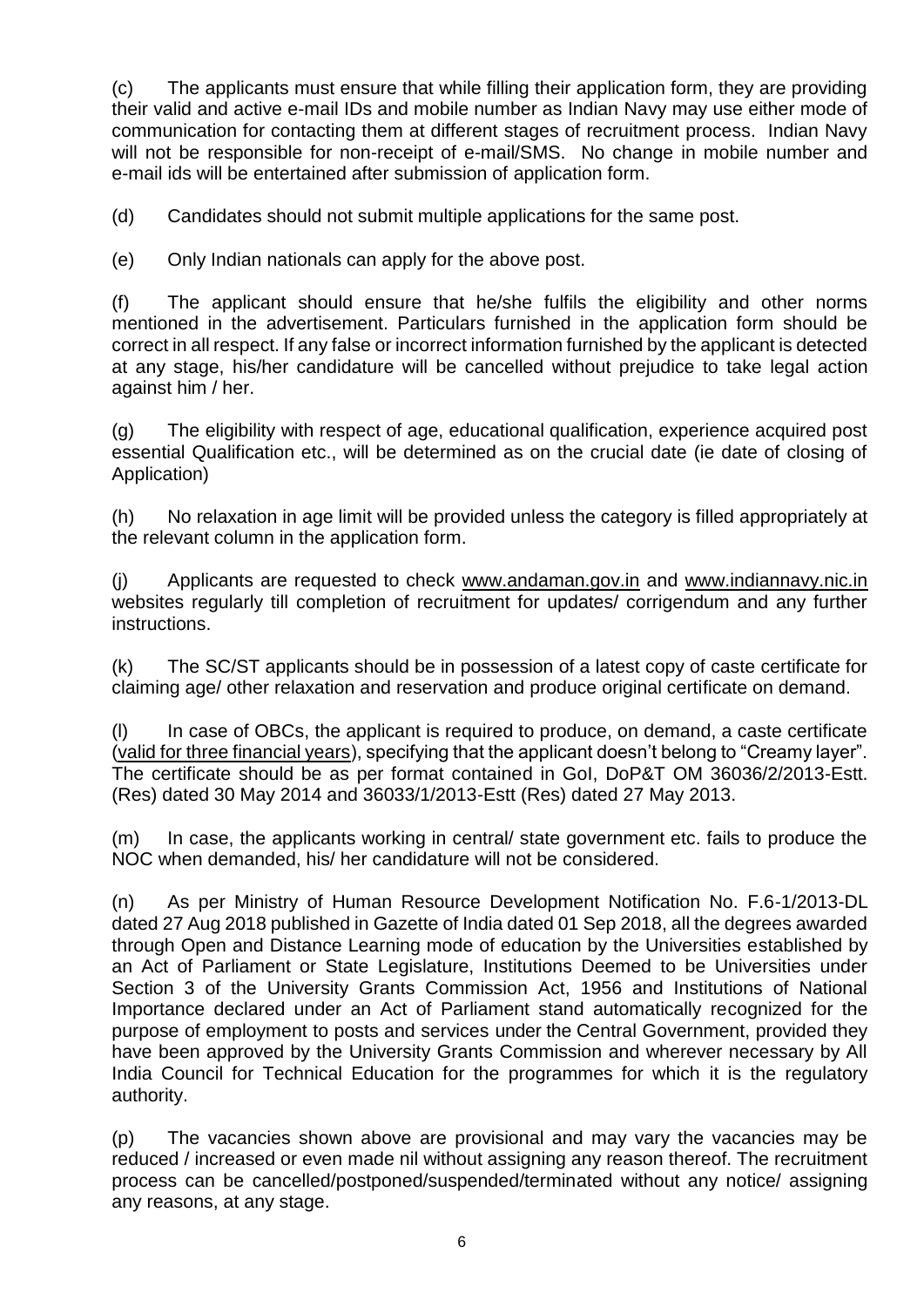(q) Applicants will have to make their own arrangement for lodging/ boarding for written test. Applicants are advised not to bring any valuable/ costly items to the recruitment test as safe keeping of the same cannot be assured. Indian Navy will not be responsible for any loss in this regard.

(r) The results of the written examination will be published in the Employment News and also uploaded in [www.indiannavy.nic.in.](http://www.indiannavy.nic.in/) The scores and ranking of applicants in the recruitment examination will be made public through portal in accordance with DoP&T OM dated 21 Jun 2016. The options of opting out have to be exercised by the candidate at the time of filling up of the application form.

(s) Indian Navy has the right of cancelling the candidature of any applicant found indulging in any malpractice/ unfair means or hiding any material information, misrepresenting facts or canvassing for candidature. Mobiles and other electronic gadgets are banned within the premises of the examination centers. Possession of such equipment whether in use or in switch off mode, during the examination will be considered as use of unfair means. All such applicants will be liable to be debarred from this examination as well as future examination. A criminal proceeding also be initiated.

#### **12. Important Instructions to the Candidates**: -

(a) Before applying, candidates are advised to go through the instructions given in the notification very carefully.

(b) The Indian Navy will not undertake detailed scrutiny of the applications for the eligibility and other aspects at the time of written examination and, therefore, candidature will be accepted only `provisionally'. The candidates are advised to go through the requirements of educational qualifications, age, etc,. and satisfy themselves that they are eligible for the post. Supporting documents enclosed by the candidate will be verified at the time of Document Verification. When scrutiny of application is undertaken, if any claim made in the application is not found substantiated at any stage, the candidature will be cancelled and the Indian Navy's decision will be final.

(c) Candidates seeking reservation benefits available for OBC/SC/ST/EWS/ESM must ensure that they are entitled to such reservation as per eligibility prescribed by Government of India and in the Notification. They should also be in possession of the certificates in the prescribed format by the Government of India, in support of their claim. The formats of various certificates are also available in the Indian Navy website: www.indiannavy.nic.in

(d) Central Government Civilian employees claiming age relaxation should produce a certificate in the prescribed format from their office at the time of document verification in respect of the length of continuous service which should be for not less than three years during the period immediately preceding the closing date for receipt of application. They should remain Central Government civilian employees till the time of appointment in the event of their selection.

(e) Only one application form for a post is allowed to be submitted by a candidate. Therefore, the candidates are advised to exercise due diligence at the time of filling their application forms. If a candidate submits multiple applications and appears in the examination (at any stage) more than once, his / her candidature will be cancelled and he / she will be debarred from the future examinations of the Indian Navy.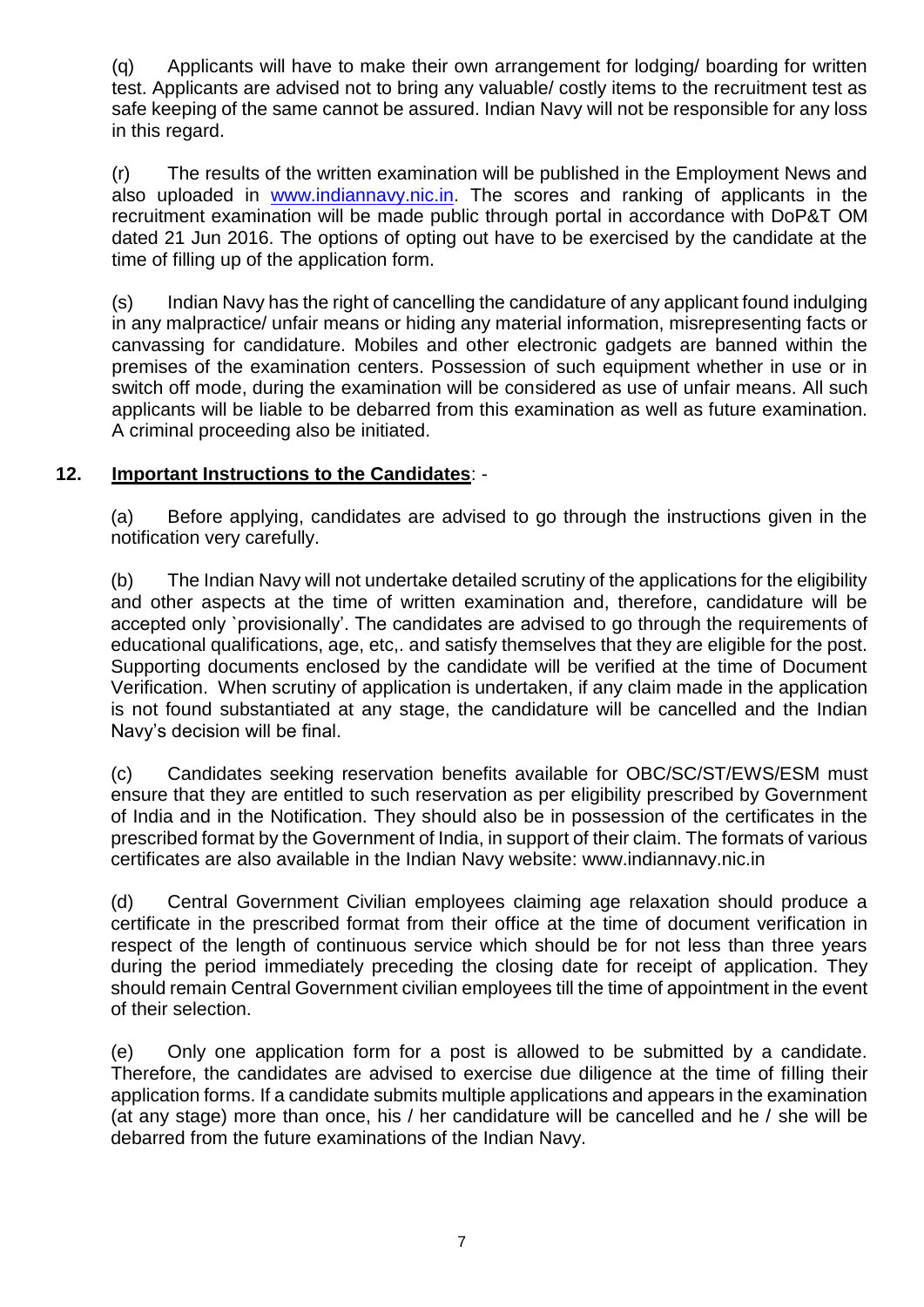(f) The candidates must write their name, date of birth, father's name and mother's name strictly as given in the matriculation certificate otherwise their candidature may be cancelled as and when it comes into the notice of the Indian Navy.

(g) Applications with illegible / blurred photograph / signature will be rejected summarily.

(h) Request for change / correction in any particulars and active e-mail address and mobile number in the application form as correspondence may be made by the Indian Navy through e-mail / SMS.

(j) The candidates must carry at least one latest photo bearing identification proof such as Aadhar Card with a photograph / PAN Card / Passport / Driving License / Voters ID Card / Bank Pass Book with Photograph in original to the Examination venue, failing which they will not be allowed to appear for the same.

(k) Mobiles and other electrical gadgets including Bluetooth devices are banned within the premises of the Examination Centres. Possession of such equipment whether in use or in switch off mode, during the examination will be considered as use of unfair means. Candidature of such candidates will be cancelled. They will be liable for further action including initiation of criminal proceedings and debarment from Indian Navy's examinations, as may be decided by the Competent Authority.

(l) In case of fake / fabricated application or documents which have tampered with by misusing any dignitary's name / photo, such candidate will be held responsible for the same and liable for suitable legal action.

(m) Candidates should check their Admit Card carefully and bring the discrepancies, if any, to the notice of the Invigilator before the Examination. No correspondence will be entertained post examination in this regard.

(n) If a candidate fails to attend on the date and time indicated for examination of the advertised post, his/her candidature will be treated as cancelled.

(p) Candidates are advised not to bring any valuable /costly items including mobile phones to the examination as safe keeping of the same cannot be assured. The Indian Navy will not be responsible for any loss in this regard.

(q) Calling for completion of written examination / pre-recruitment formalities does not entitle any individual for appointment for the selected post. Candidature of any individual may be cancelled for the said post. If at any stage, it is found that the individual does not fulfil the eligibility criteria for the advertised post. The decision of the competent authority regarding issue of appointment order to the individual for the selected post will be final.

(r) Higher qualification if any, possessed by the candidate is to be disclosed in the application form. Future requests for addition of higher qualification, if any, obtained prior to appointment will not be entertained.

(s) The decision of the Indian Navy in all matters relating to eligibility, acceptance or rejection of the applications, penalty for false information, mode of selection, conduct of examination(s), allotment of Examination Centres and preparation of merit list, debarment for indulging in malpractices will be final and binding on the candidates and no enquiry / correspondence will be entertained in this regard.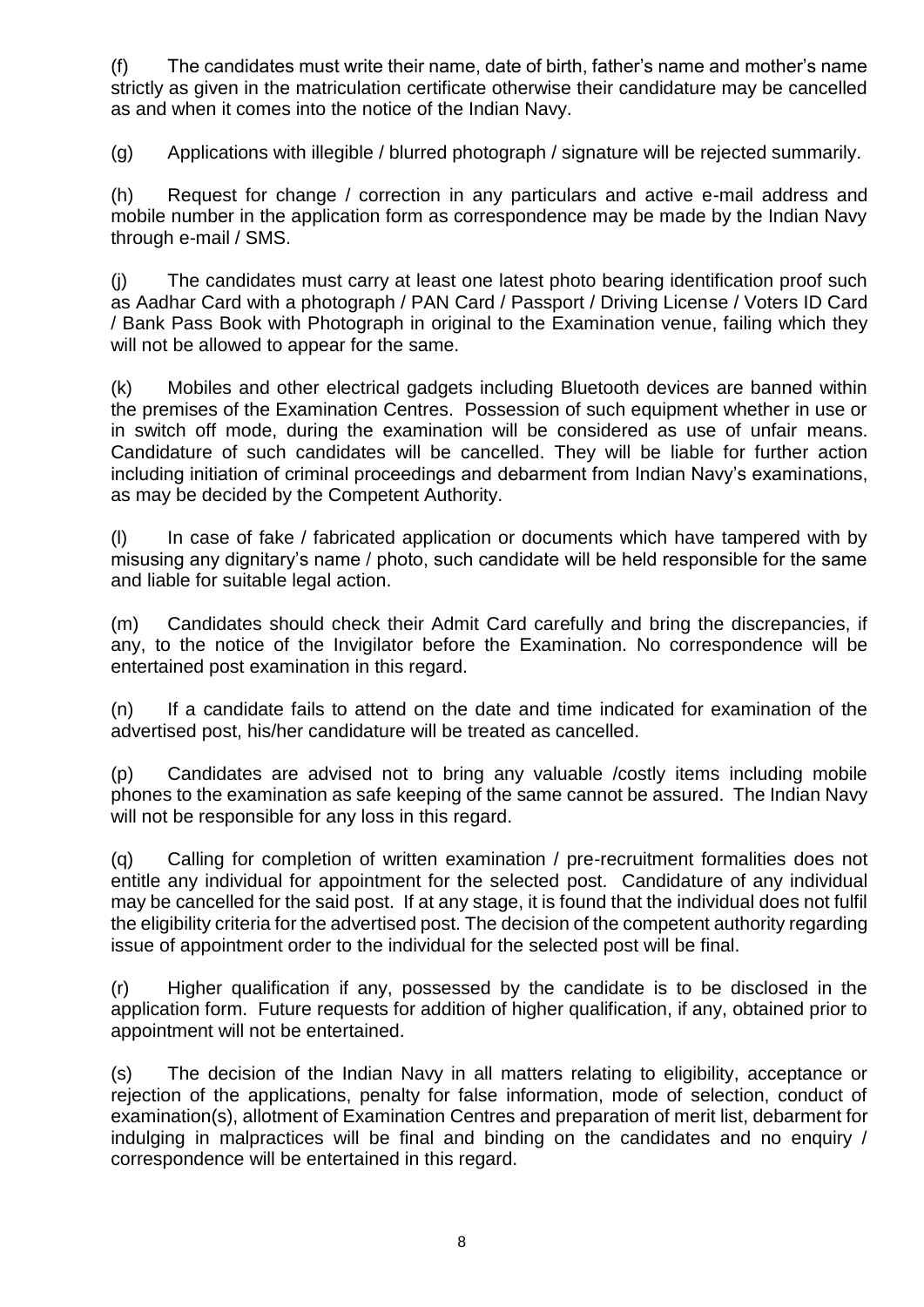## **13. Important Information**

(a) **Candidates Reporting Late**. Candidates reporting late, after the reporting time specified on the call letter of Examination, will not be permitted to appear in the examination. The reporting time mentioned on the call letter is prior to the Start time of the test. Though the duration of the examination is 1 hr 40 minutes covering 100 Objective Questions, candidates will be required to be present at the venue earlier for completion of various formalities such as verification and collection of various requisite documents, giving of instructions etc.

(b) **Photo Identity Card**. In the examination hall the admit card along with original and valid photo identity such as Aadhar card with a photograph / PAN Card / Passport / Driving License / Voter's Card / Bank Passbook with Photograph should be produced to the Invigilator for verification. The candidate's identity will be verified with respect to his/her details on the letter, in the Attendance List and requisite documents submitted. If identity of the candidate is in doubt the candidate may not be allowed to appear for the Examination.

**Note 1**: Ration card and Learners Driving License will not be considered as valid Identity proof.

**Note 2**: Candidates must note that the name as appearing on the admit card (provided during the process of registration) should exactly match the name as appearing on the photo identity proof. Female candidates who have changed first/last/middle name post marriage must take special note of this. If there is any mismatch between the name indicated in the Call Letter and Photo Identity Proof the candidate will not be allowed to appear for the examination.

**Note 3**: A candidate not carrying a valid and original photo identity document as per para 13 (b) will not be allowed to appear for the examination.

## **14. Action against Candidates found guilty of Misconduct**.

If candidates found to indulge at any stage in any of the malpractices listed below during the conduct of examination, their candidature for their examination will be cancelled and they will be debarred from the examination of the Indian Navy for the period mentioned below: -

| <b>Ser</b> | <b>Type of Malpractice</b>                                                                                                                                                                                                   | <b>Debarment</b><br>period |
|------------|------------------------------------------------------------------------------------------------------------------------------------------------------------------------------------------------------------------------------|----------------------------|
| (a)        | Taking away any Examination related material such as Rough Sheets,<br>Indian Navy's copy of Attendance Sheet etc. from the examination hall<br>or passing it on to unauthorized persons during the conduct of<br>examination | 2 Years                    |
| (b)        | Misbehaving, intimidation or threatening in any manner with the<br>examination functionaries i.e. Supervisor, Invigilator, Security Guard or<br>Indian Navy's representatives etc.                                           | 3 Years                    |
| (c)        | Obstruct the conduct of examination/ instigate other candidates not to<br>take the examination                                                                                                                               | 3 Years                    |
| (d)        | Making statements which are incorrect of false, suppressing material<br>information, submitting fabricated documents, etc.                                                                                                   | 3 Years                    |
| (e)        | Obtaining support/ influence for his/ her candidature by any Irregular<br>or improper means in connection with his/ her candidature.                                                                                         |                            |
| (f)        | Possession of Mobile Phone in 'switched on' or 'switched off' mode                                                                                                                                                           | 3 Years                    |
| (g)        | Appearing in the same examination more than once in contravention<br>on the rules.                                                                                                                                           | 3 Years                    |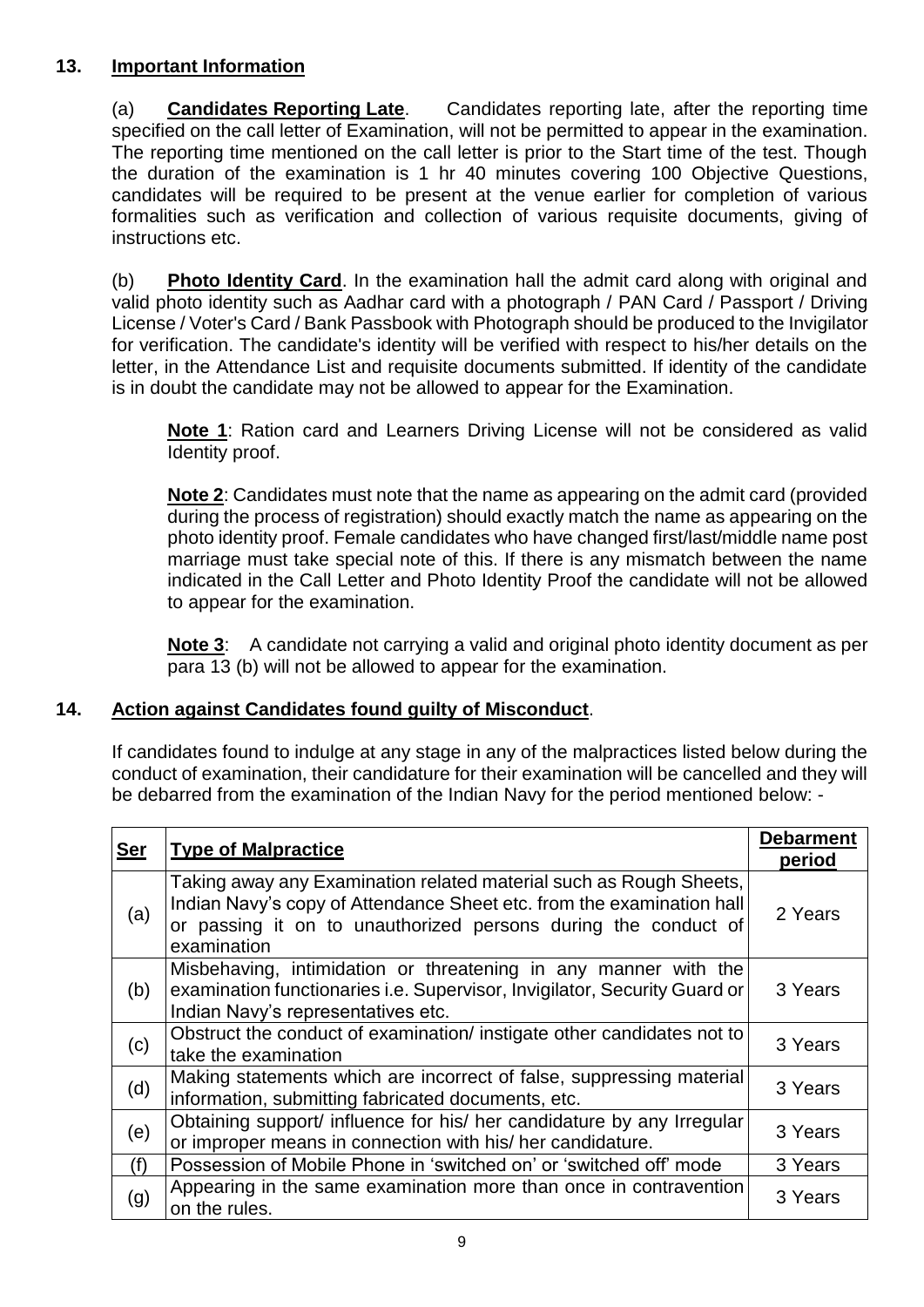| <b>Ser</b> | <b>Type of Malpractice</b>                                                                                                                                                                                                                                          | <b>Debarment</b><br>period |
|------------|---------------------------------------------------------------------------------------------------------------------------------------------------------------------------------------------------------------------------------------------------------------------|----------------------------|
| (h)        | A candidate who is also working on examination related matters in the<br>same examination                                                                                                                                                                           | 3 Years                    |
| (j)        | Damaging examination related infrastructure/equipment                                                                                                                                                                                                               | 5 Years                    |
| (k)        | Appearing in the Exam with forged Admit Card, identity proof etc.                                                                                                                                                                                                   | 5 Years                    |
| (1)        | Possession of fire arms/ weapons during the examination                                                                                                                                                                                                             | 5 Years                    |
| (m)        | Assault, use of force, causing bodily harm in any manner to the<br>examination functionaries i.e. Supervisor, Invigilator, Security Guard or<br>Navy's representatives etc. threatening/ intimidating<br>Indian<br>examination functionaries with weapons/fire arms | 7 Years                    |
| (n)        | Using unfair means in the examination hall like copying from<br>unauthorized sources such as written material on any paper or body<br>parts, etc.                                                                                                                   | 7 Years                    |
| (p)        | Possession of Bluetooth Devices, spy cameras, and any other<br>electronic gadgets in the examination hall.                                                                                                                                                          | 7 Years                    |
| (q)        | Impersonate/ Procuring impersonation by any person                                                                                                                                                                                                                  | 7 Years                    |
| (r)        | Taking snapshots, making videos of question paper or examination<br>materials, labs etc.                                                                                                                                                                            | 7 Years                    |

#### 15. **Disclaimer**.

(a) The terms and conditions given in the advertisement are guidelines only and Orders issued by the Government as amended from time-to-time will apply for the candidates.

(b) Appearing for examination is purely provisional and subject to the prescribed eligibility conditions.

(c) Though arrangement will be made to maintain Social Distancing, candidates are advised to follow COVID-19 guidelines strictly, even while travelling to appear for the examination. In case any candidate develops any symptoms similar to that of COVID-19 they should refrain from attending the examination and follow the isolation as per MHA guidelines on COVID-19.

#### **16. Caution to all Candidates**

**Beware of touts who may misguide with false promise of getting you selected for the job on illegal consideration. Selection is based purely on merit**. Candidates are advised not to fall prey to false assurance or exploitation and must not entertain or encourage unscrupulous elements in any way. It is emphasized that the written test and the selection process will be on merit only in a transparent manner.

## **RECRUITMENT IN THE INDIAN NAVY IS ABSOLUTELY FAIR**

#### FOR ANY CLAIRIFICATION / ASSISTANCE, CANDIDATE MAY WRITE TO US AT e-mail: [nsrypb-navy@nic.in](mailto:nsrypb-navy@nic.in) Contact No.: 03192-248511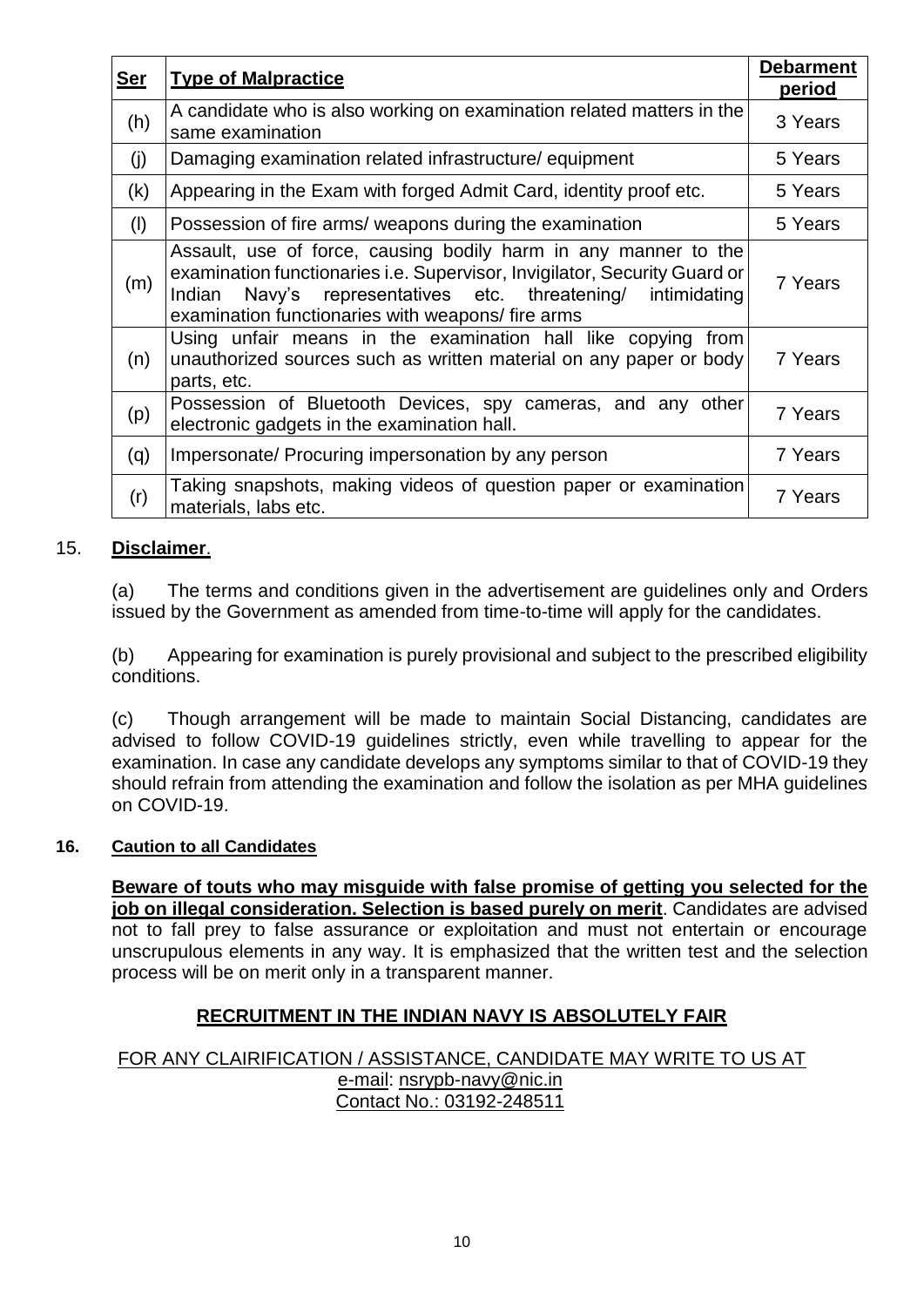# **Check List for enclosures: For Office use only (Certificates duly attested)**

|   | SSC/Matric/Date of Birth Certificate                       |  |
|---|------------------------------------------------------------|--|
| 2 | <b>NOC Certificate</b>                                     |  |
| 3 | <b>SC/ST/OBC/ EWS Certificate</b>                          |  |
| 4 | <b>PwBD Certificate</b>                                    |  |
| 5 | Two latest passport size<br>photographs in Blue Background |  |

#### **APPLICATION FORM – RECRUITMENT OF CIVILIAN MOTOR DRIVER (ORDINARY GRADE) NAVAL SHIP REPAIR YARD – PORT BLAIR**

(TO BE FILLED BY CANDIDATES IN CAPITAL LETTERS ONLY)

Affix latest Selfattested passport size colour photograph with Blue Background

1. Post applied for

| 2.  | Name of the Candidate                        | <u> 1980 - Jan James James Barnett, fransk politik (d. 1980)</u>                                                      |
|-----|----------------------------------------------|-----------------------------------------------------------------------------------------------------------------------|
| 3.  | Father's name                                | <u> 1989 - Johann John Stone, markin film yn y brenin y brenin y brenin y brenin y brenin y brenin y brenin y br</u>  |
| 4.  | Date of Birth                                | Month<br>Year<br>Days                                                                                                 |
| 5.  | Age as on the closing date of<br>application | : Years_______ Months _______Days__________                                                                           |
| 6.  | Nationality                                  |                                                                                                                       |
| 7.  | Gender (Please tick the appropriate<br>box)  | Male<br>÷<br>Female<br>Transgender                                                                                    |
| 8.  | Religion                                     | <u> 1989 - Johann John Stone, markin film yn y brening yn y brening yn y brening yn y brening y brening yn y bre</u>  |
| 9.  | <b>Permanent Address</b>                     | <u> 1989 - Johann Harry Harry Harry Harry Harry Harry Harry Harry Harry Harry Harry Harry Harry Harry Harry Harry</u> |
|     | 10. Address of Correspondence                |                                                                                                                       |
| 11. | Email Id.                                    | <u> 1980 - Johann John Stone, markin fizik eta idazlearia (h. 1980).</u>                                              |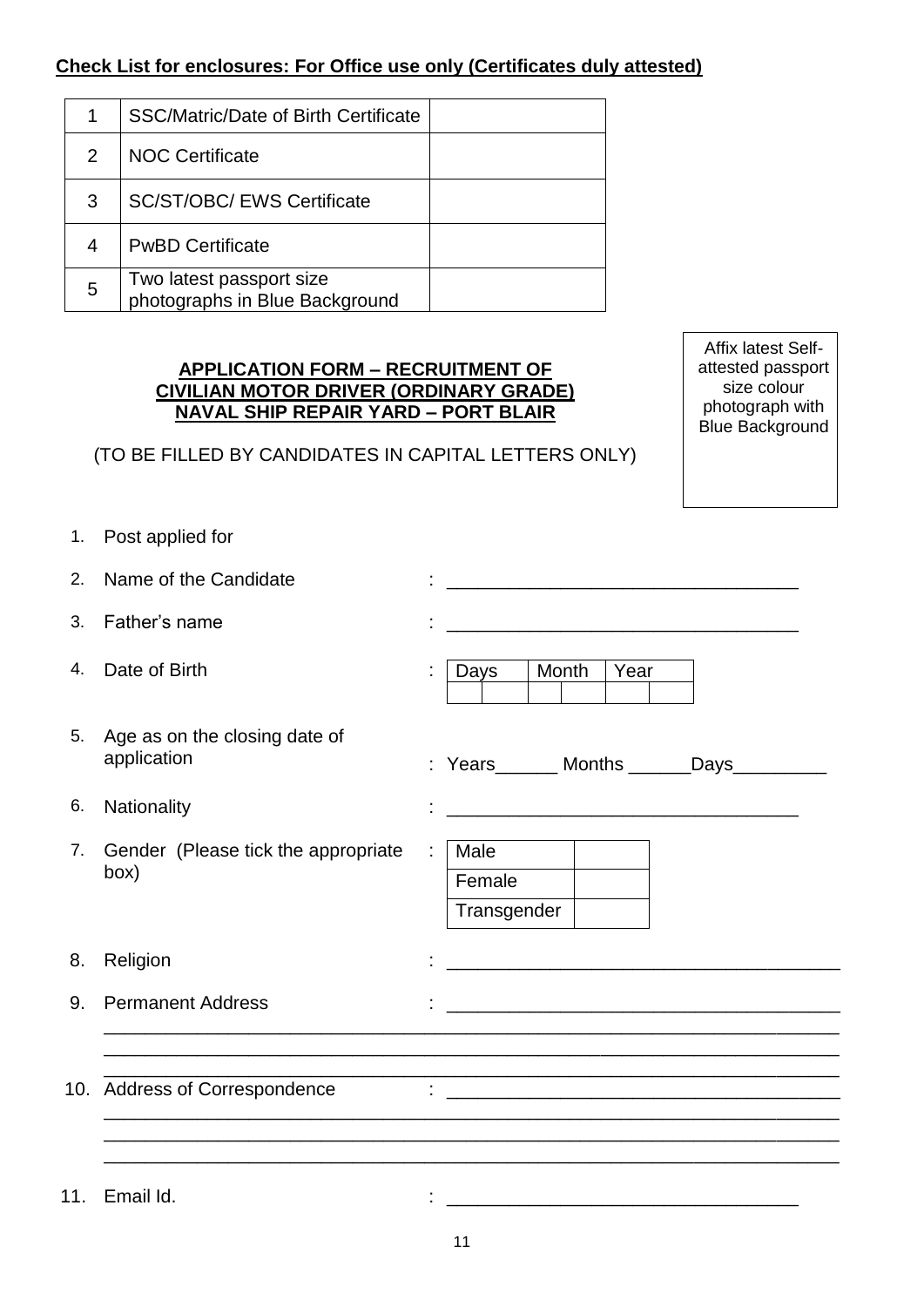- 12. Contact Tel No. / Mobile No.
- 13. Aadhar Card No. :
- 14 Are you a Government Employee  $\sqrt{Y_{\text{ES}}}$
- 15. Whether Ex-Serviceman (ESM)

Length of Service in the Armed Forces (in years):

Have you already joined a civil post by availing benefit of reservation for Ex-Serviceman, If yes, provide details thereof

- 16. Category : **We are the ST EXECUTE:**
- 17. Whether seeking Age Relaxation
- 18. Do you want to make your personal information available for accessing job opportunities in terms of DoP&Ts OM No.39020/1/2016-Estt.(P) dated 21 Jun 2016. :
- 19. (a) Education Qualification :

| Qualification                         | <b>University/Board</b> | Year of<br><b>Passing</b> | <b>Total Marks</b><br>secured | Percentage of<br><b>Marks</b> |
|---------------------------------------|-------------------------|---------------------------|-------------------------------|-------------------------------|
| 10 <sup>th</sup> Class/<br>equivalent |                         |                           |                               |                               |
|                                       |                         |                           |                               |                               |
|                                       |                         |                           |                               |                               |
|                                       |                         |                           |                               |                               |
|                                       |                         |                           |                               |                               |





:

|  |  | UR   OBC   SC   ST   EWS   ESM |  |
|--|--|--------------------------------|--|
|  |  |                                |  |

\_\_\_\_\_\_\_\_\_\_\_\_\_\_\_\_\_\_\_\_\_\_\_\_\_\_\_\_\_\_\_\_\_\_\_\_\_



| Yes |  |
|-----|--|
| No  |  |